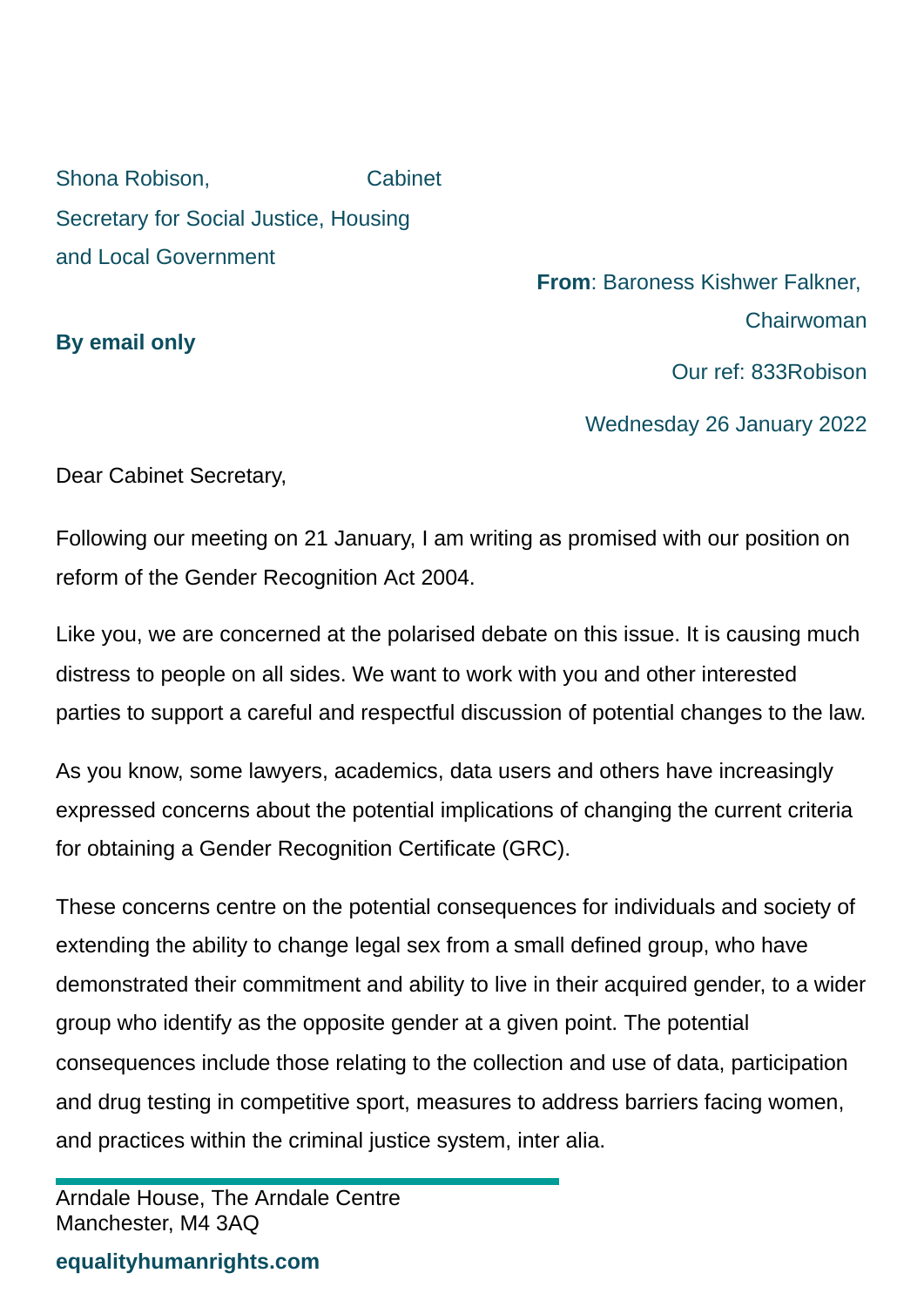As such, we consider that more detailed consideration is needed before any change is made to the provisions in the Act.

We recognise that many trans people have criticised the current process to obtain a GRC as being intrusive, medically-based, bureaucratic, expensive and lengthy. We welcomed the UK Government's reduction of the fee for obtaining a GRC and commitment to digitalize the process, which we encourage them to deliver at speed.

We are also concerned about the unacceptably long waiting times for gender identity services – in some cases over five years for an initial appointment. We strongly welcome your commitment to improve gender identity services in Scotland so that individuals with gender dysphoria can obtain the support and treatment they need and begin the process of gaining legal recognition of their acquired gender. We continue to press the UK government to progress improvements.

As we work to promote and uphold equality and human rights law, we will continue to call for urgent improvements to gender identity services throughout Britain.

We otherwise consider that the established legal concept of sex, together with the existing protections from gender reassignment discrimination for trans people and the ability for them to obtain legal recognition of their gender, collectively provide the correct balanced legal framework that protects everyone. This includes protecting trans people from discrimination and harassment, and

Arndale House, The Arndale Centre Manchester, M4 3AQ

**equalityhumanrights.com**